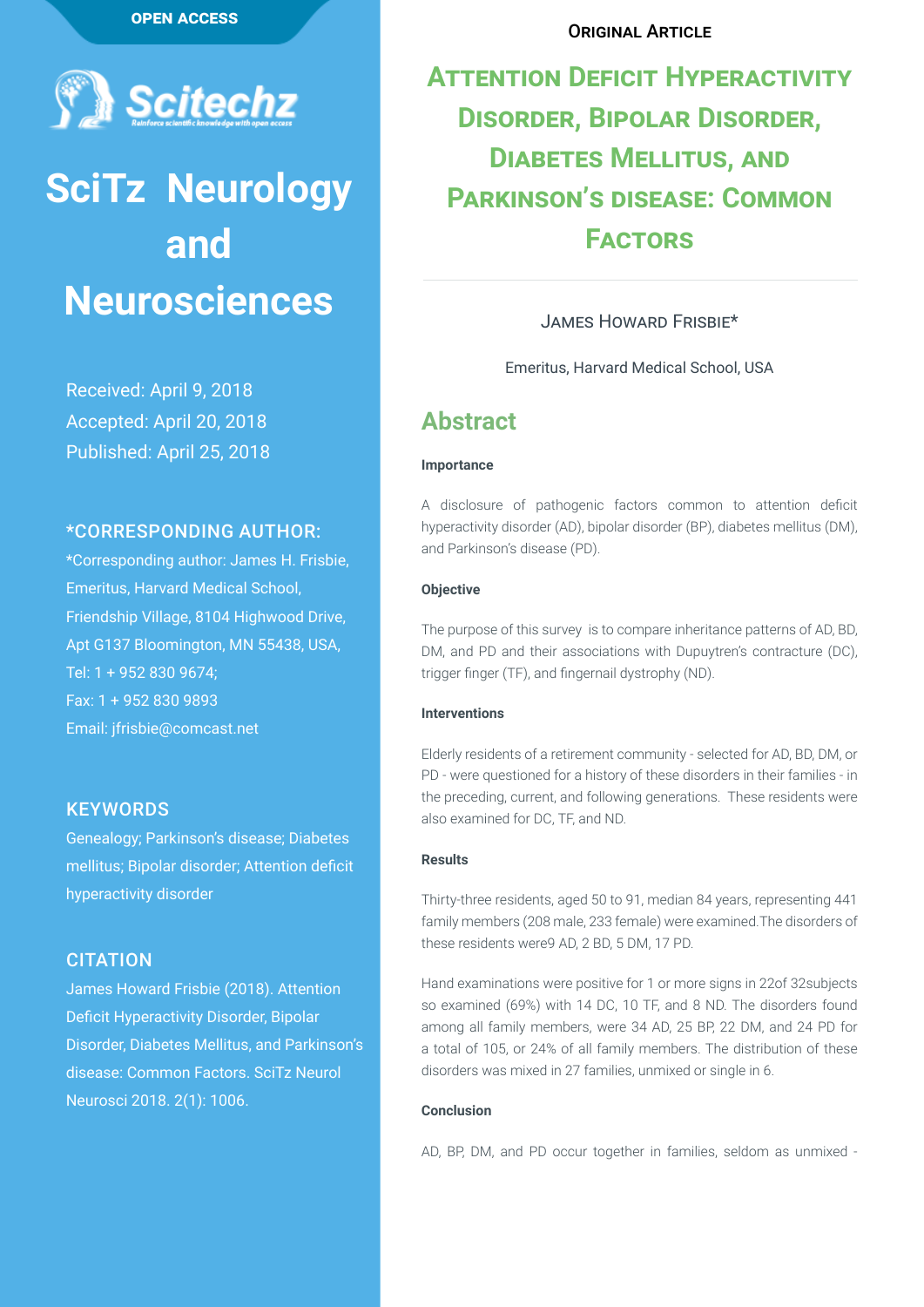

suggesting common genetic factors. Elderly subjects with any of these disorders often have DC, TF, or ND - suggesting common pathophysiology.

## **Introduction**

Various papers have shown a familial coincidence between attention deficit hyperactivity disorder (AD) and diabetes mellitus (DM), between bipolar disorder (BP) and DM, and between Parkinson's disease (PD) and DM [1-4]. These associations with DM, while modest at about 20 percent, suggest that AD, BP, DM, and PA may be related to each other, that some pathophysiologies may be held in common. In the following survey of retirement home residents it will be shown that inheritance of these neuroendocrine disorders over 3 generations is more often mixed than unmixed or "pure," implying shared genetic factors.

The hand signs Dupuytren's contracture (DC), trigger finger (TF), and fingernail dystrophy (ND) are often, though not exclusively, associated with DM [5-7], one of the disorders of interest. This survey of retirement home residents will show these hand signs similarly prevalent with AD, BP, DM, and PD.

In summary, a survey of elderly individuals with AD, BP, DM, or PD will suggest common pathophysiologies as evidenced by shared inheritance patterns and prevalent and signs.

## **Methods**

#### **Subjects**

Probands were residents of a retirement community diagnosed with AD, BP, DM, or PD after informed, written consent. \*These residents were questioned for a lifetime history of AD, BP, DM, and PD in themselves and their families. These residents were also examined for DC, TF, and ND. There was no attempt to measure the prevalence of these disorders or of hand signs in this retirement community. The purpose was to 1) test the overlap in the inheritance of AD, BP, DM, and PD over 3 generations and 2) to determine the prevalence of DC, TF, and ND associated with these disorders in the probands.

The probands were questioned in a standardized manner for the presence or absence of the proposed cluster of disorders in themselves and their families. A family consisted of each member of the previous, current, and following generation - the proband's parents, uncles, and aunts, siblings, and children.

Cousins, nieces, and nephews were not included. A family member was excluded from the survey if the index subject believed his or her memory of the relative was insufficient or if the relative had died in childhood. The following criteria for a diagnosis applied to both the subjects interviewed and to the associated family members.

AD was diagnosed if short-term memory deficit, exceptionally high physical activity or impulsive, sometimes inappropriate behavior was observed in the proband or recalled by the proband in his/her childhood or in a relative. The diagnosis was applied to children or to adults, persisting since childhood.

\* Two probands were residents of other communities.

The diagnosis of BD was accepted if the term "depression" was used by the proband and treatment had been required, or employment had been affected, or a Suicide attempt, successful or unsuccessful, had been reported. Mania by name was not asked about. However, uncontrolled behavior such as obsessive gambling was classified with BD, if instances of depression had been reported in addition. In the individual with a recurrence of BD the number of disorders was counted as 1.

The presence of DM was accepted by name alone if treatment with medication or by weight loss had been prescribed. No attempt was made to distinguish Type I from Type II diabetes. When "hypoglycemia" had been diagnosed as such and treatment required, this condition was classified as pre-diabetic and grouped with DM as has been previously reported [8].

The presence of PD was accepted in the proband if PD had previously been diagnosed and if treatment had been required or if tremor at rest had developed in the later adult years, or reduced motion of the upper extremities had been observed.

An examination of the hands of the probands was carried out. Dupuytren's contracture (DC) was diagnosed by the scarring at or near the base of the fourth finger. Trigger finger (TF) was diagnosed by the description of a "catching" of the fingers on opening the hand from a grasping position or by demonstration of the catching on examination. Fingernail dystrophy (ND) was diagnosed by the presence of deformed, broken nails and a history of longstanding breakage of the nails or of chewing the nails as an adult.

**Citation:** James Howard Frisbie (2018). Attention Deficit Hyperactivity Disorder, Bipolar Disorder, Diabetes Mellitus, and Parkinson's disease: Common Factors. SciTz Neurol Neurosci 2018. 2(1): 1006.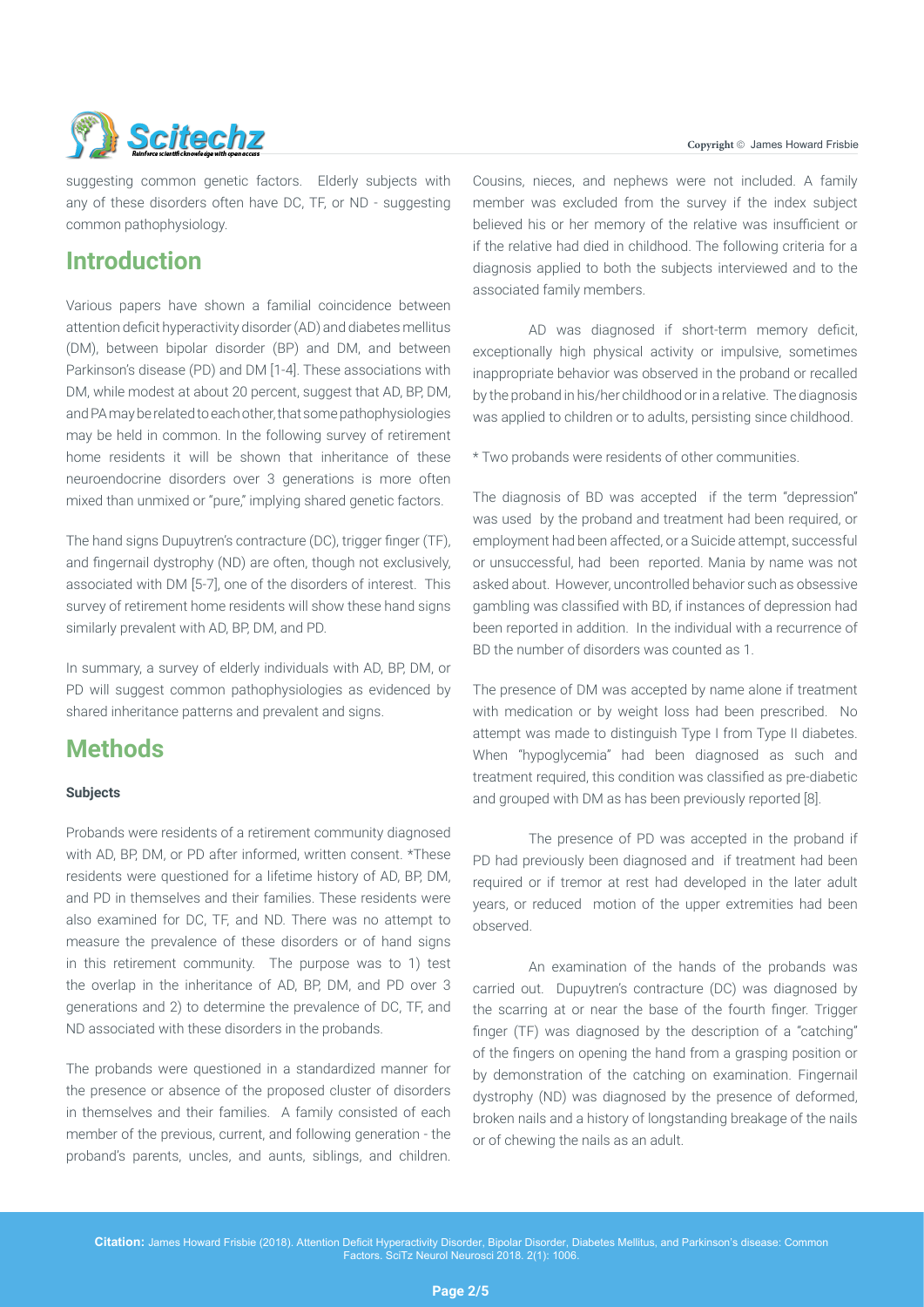

#### **Assessment**

A Pearson correlation analysis was conducted to determine whether a disorder of one kind in a family is more likely to be associated with a disorder of another kind than with a disorder of the same kind within a given family. Proband's with hand signs were counted and described.

### **Results**

Thirty-three probands and their families were assessed, Table1.

It can be shown that within family, neuroendocrine disorders usually differed, were seldom the same.

The Pearson correlation analysis to determine whether a disorder of one kind was more likely to be associated with a disorder of a different kind within a family showed a significant correlation between the different disorders, p < 0.05 (Table 2).

Hand signs could be demonstrated with equal frequency in proband's with AD, BP, DM, and PD (Table 3).

An incidental result of this survey is displayed, Table 4 and 5 $M$ . Five individuals had sustained more than 1 of neuroendocrine disorder in their lifetimes. The earliest disorder was AD or BP and the latest DM or PD. The order of occurrence of these disorders was consistent in each individual.

## **Discussion**

The prevalence of AD, BP, DM, and PD in a general population or even in the retirement community surveyed cannot be inferred

|  |  | Table 1: Characteristics of families surveyed |
|--|--|-----------------------------------------------|
|--|--|-----------------------------------------------|

| Probands (Families)                      | 33            |
|------------------------------------------|---------------|
| Age of probands                          | $50 - 91, 84$ |
| Families/generations                     | $33/97*$      |
| Male/Female subjects                     | 208/233       |
| Subjects, total                          | 441           |
| Attention deficit hyperactivity disorder | 34            |
| Bipolar disorder                         | 22            |
| Diabetes mellitus                        | 25            |
| Parkinson's disease                      | 24            |
| Disorders, total                         | 105 (23.8%)   |
|                                          |               |

\* Two probands had no children, no succeeding generations

**Table 2:** Families with mixed vs. unmixed neuroendocrine disorders

|                        | Attention | <b>Bipolar</b>  | <b>Diabetes</b> | Parkinson's    |       |
|------------------------|-----------|-----------------|-----------------|----------------|-------|
|                        | Deficit   | <b>Disorder</b> | <b>Mellitus</b> | <b>Disease</b> | Total |
| Families (n)           | 9         | 2               | 5               | 17             | 33    |
| Mixed disorders        | 34        | 19              | 24              | 18             | 95    |
| Unmixed                |           |                 |                 |                |       |
| disorders              |           | 3               |                 |                | 10    |
| <b>Total disorders</b> | 34        | 22              | 25              | 24             | 105   |

#### **Table 3:** Results of Pearson Correlation Analysis of Asociation between Variables

|                                              |      |      |           | Total     | Negative  | <b>Total Family</b> |
|----------------------------------------------|------|------|-----------|-----------|-----------|---------------------|
|                                              | DM   | BP   | <b>AD</b> | disorders | disorders | <b>Members</b>      |
| PD Pearson                                   |      |      |           |           |           |                     |
| Correlation                                  | 0.43 | 0.24 | $-0.77$   | 0.27      | 0         | 0.07                |
| Sig. (2 tailed)                              | 0.05 | 0.31 | 0.77      | 0.24      | 0.99      | 0.78                |
| N                                            | 21   | 21   | 21        | 21        | 21        | 21                  |
| <b>DM Pearson</b>                            |      |      |           |           |           |                     |
| Correlation                                  |      | 0.39 | 0.14      | $0.52*$   | $-0.27$   | $-0.11$             |
| Sig. (2 tailed)                              |      | 0.08 | 0.55      | 0.02      | 0.24      | 0.64                |
| N                                            |      | 21   | 21        | 21        | 21        | 21                  |
| <b>BP</b> Pearson                            |      |      |           |           |           |                     |
| Correlation                                  |      |      | 0.41      | $0.90*$   | $-0.22$   | $-0.03$             |
| Sig. (2 tailed)                              |      |      | 0.07      | 0         | 0.34      | 0.88                |
| N                                            |      |      | 21        | 21        | 21        | 21                  |
| <b>AD Pearson</b>                            |      |      |           |           |           |                     |
| Correlation                                  |      |      |           | $0.62*$   | $-0.05$   | 0.14                |
| Sig. (2 tailed)                              |      |      |           | 0         | 0.84      | 0.55                |
| N                                            |      |      |           | 21        | 21        | 21                  |
| <b>Total Pearson</b><br>Correlation disorder |      |      |           |           | $-0.24$   | 0.1                 |
| Sig. (2-tailed)                              |      |      |           |           | 0.29      | 0.95                |
| N                                            |      |      |           |           | 21        | 21                  |
| <b>Negative Pearson</b><br>Correlation       |      |      |           |           |           | $0.93*$             |
| Sig. (2-tailed)                              |      |      |           |           |           | 0                   |
| N                                            |      |      |           |           |           | 21                  |

\*Correlation is significant at the O.05 level (2-tailed). Within families each disorder is more likely to be associated with a different disorder than with the same disorder.

from the data presented.

The selection of individuals for interview depended upon casual observation by the investigator, who sought index cases of AD, BD, DM, and PD. Evidence has been presented that AD, BP, DM, and PD occurs frequently, 24% of family members, but randomly. The failure to find unique inheritance patterns for AD, BP, DM, or PD can be reconciled by suggesting that these disorders emanate from common genetic factors [1-4] programming shared pathophysiologies.

An example of common pathophysiology that can be cited

**Citation:** James Howard Frisbie (2018). Attention Deficit Hyperactivity Disorder, Bipolar Disorder, Diabetes Mellitus, and Parkinson's disease: Common Factors. SciTz Neurol Neurosci 2018. 2(1): 1006.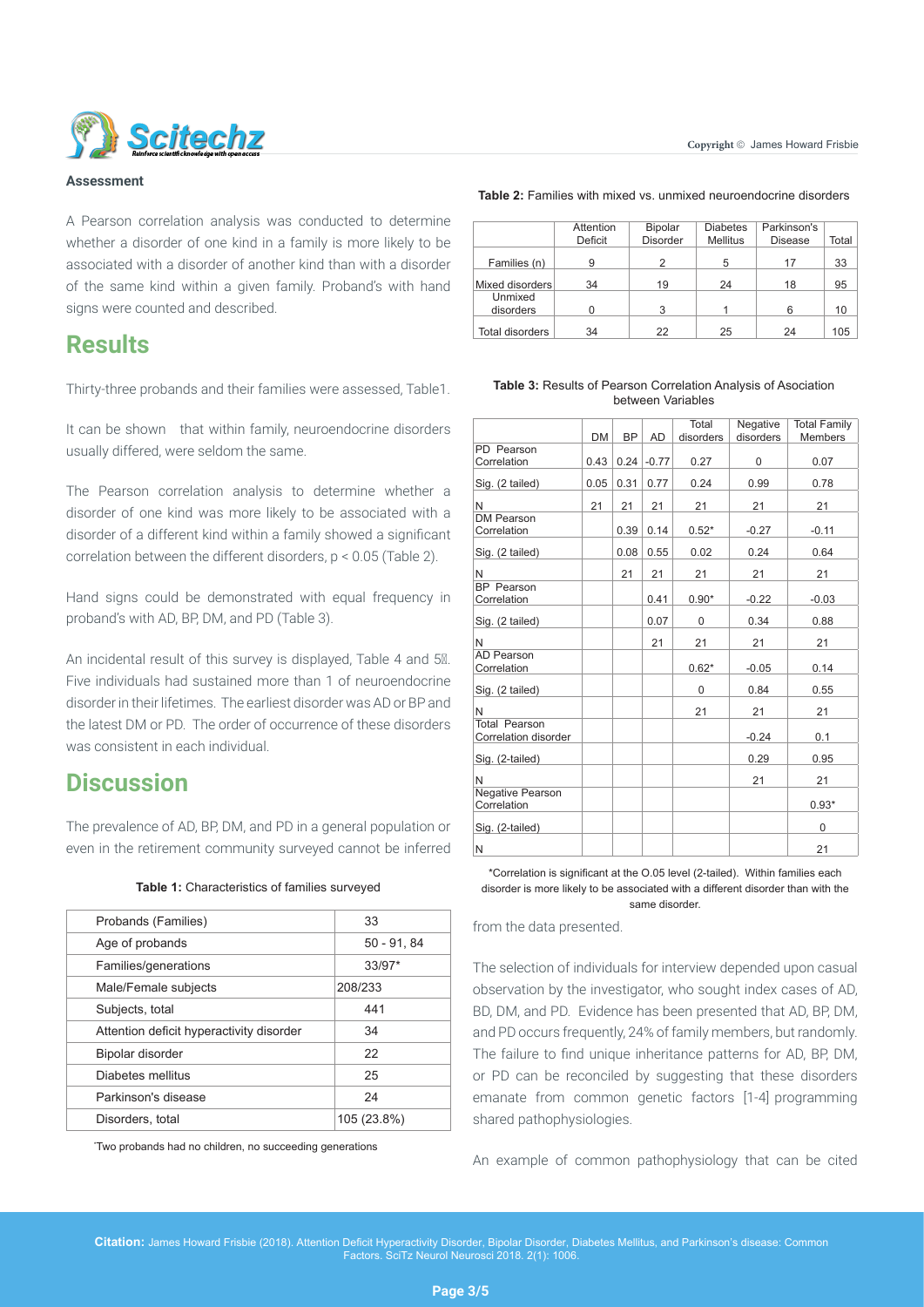

Table 4: Hand signs in neuroendocrine disorders

| <b>Disorder</b> | Positive Exams/Subject | Hand signs |    |           |
|-----------------|------------------------|------------|----|-----------|
|                 |                        | DC         | TF | <b>ND</b> |
| AD              | $8/8*$                 |            |    | 2         |
| <b>BP</b>       | $2/2*$                 | 2          |    |           |
| DM              | $3/5*$                 | 32         | 3  |           |
| <b>PD</b>       | $9/17*$                | 9          | 6  |           |
| <b>Totals</b>   | 22/32                  | 20         | 13 | 10        |

<sup>22</sup> of 32 subjects examined (69%) had at least 1 hand sign.\*The hands for 1 proband, not included, were not examined and were not counted for this comparison

**Table 5:** Disorders in individuals by relative time of occurrence.

| Individual | Earliest to Last Disorder |
|------------|---------------------------|
|            | AD, BP, DM, PD            |
| 2          | BP, DM                    |
| 3          | AD, PD                    |
|            | AD, DM                    |
| 5          | AD,DM                     |

is insufficient control of circulation. Hypotension has been commonly noted in children with AD [9]. Fluctuations in cerebral blood flow to either side have been associated with BD [10, 11]. Variations in vascular tone are common with treated diabetics, related to depleted epinephrine stores [12]. Extreme variations in cerebral blood flow un attributable to orthostatic hypotension are noted in PD [13].

Still further similarities among these disorders are related to catecholamine metabolism. Adreno medullary function is important in AD and is correlated with the mood swings of BD [14, 15]. In addition, it can be pointed out that both DM and PD are associated with atrophy of the adrenal medulla, the major source of epinephrine as a hormone [16, 17].

More direct similarities noted among AD, BP, DM, and PD have been described by the abnormalities of the hand - DC, TF, ND -noted in this survey. Although DC, TF, ND is usually described for diabetes mellitus, they have been noted in this survey in subjects with the neuroendocrine disorders AD, BP, DM, and PD. Given that these hand signs are associated with microvasculopathy on histological examination of the afflicted hands, an implication is that AD, BP, DM, and PD share this pathology [18- 20]. In fact, examination of other tissues, notably

the brain, has revealed microvasculopathy in BP, DM, PD [21-23]. An exception may be AD. It is possible that as this disorder is recognized to extend for a lifetime a similar cerebral pathology will be reported.

The consistent order of the onset of AS, BP, DM, and PD in individuals noted incidentally is roughly consistent with the onset of these disorders in general populations. This incidental observation supports a concept of accumulating effects of a pathophysiology beginning with AD and progressing to PD.

Some limitations to this study can be pointed out. The validity of diagnoses can be questioned because of the brevity of diagnostic criteria and the lack of personal interview and direct examination of family members. It is believed, however, that a proband's recall of unusual physical activity or depression, terms which are familiar to most laypersons, is accurate, and the requirement for a significant consequences of these disorders - such as learning disability, medication, work failure, or suicide attempt - are validating. Diabetes is almost always accurate since the diagnosis is objective with laboratory testing. PD in the early stages may be controversial but most subjects with this diagnosis were previously diagnosed and under treatment.

The evidence for familial clustering of some neuroendocrine disorders, their progressive nature, and the evidence for microangiopathy in older persons with these disorders should stimulate a more inclusive concept of their causes.

## **Acknowledgement**

This research was not supported by any grant from funding agencies in the public, commercial, or not-for-profit sectors. Precision Counseling LLC, New York, NY conducted statistical analysis.

## **References**

- Ji J, Chen T, Sundquist J, Sundquist K. Type 1 diabetes in parents [and risk of attention deficit hyperactivity disorder in offspring: a](https://www.ncbi.nlm.nih.gov/pubmed/29374069)  [population-based study in Sweden. Diabetes Care. 2018](https://www.ncbi.nlm.nih.gov/pubmed/29374069).
- 2. [Russell JD, Johnson GE. Affective disorders, diabetes mellitus](https://www.ncbi.nlm.nih.gov/pubmed/7041879)  [and lithium. Aust N Z J Psychiatry. 198l; 15: 349 - 353.](https://www.ncbi.nlm.nih.gov/pubmed/7041879)
- 3. [Chang JC, Yen AM, Lee CS, et al. Metabolic syndrome and the](https://www.ncbi.nlm.nih.gov/pubmed/24163389)  [risk of suicide: a community-based integrated screening samples](https://www.ncbi.nlm.nih.gov/pubmed/24163389)  [cohort study. Psychosom Med. 2013; 75: 807 - 814.](https://www.ncbi.nlm.nih.gov/pubmed/24163389)
- 4. [D'Amelio M, Ragonese P, Callari G, et al. Diabetes preceding](https://www.ncbi.nlm.nih.gov/pubmed/19356970)  [Parkinson's disease onset. A case-control study. Parkinsonism](https://www.ncbi.nlm.nih.gov/pubmed/19356970)

**Citation:** James Howard Frisbie (2018). Attention Deficit Hyperactivity Disorder, Bipolar Disorder, Diabetes Mellitus, and Parkinson's disease: Common Factors. SciTz Neurol Neurosci 2018. 2(1): 1006.